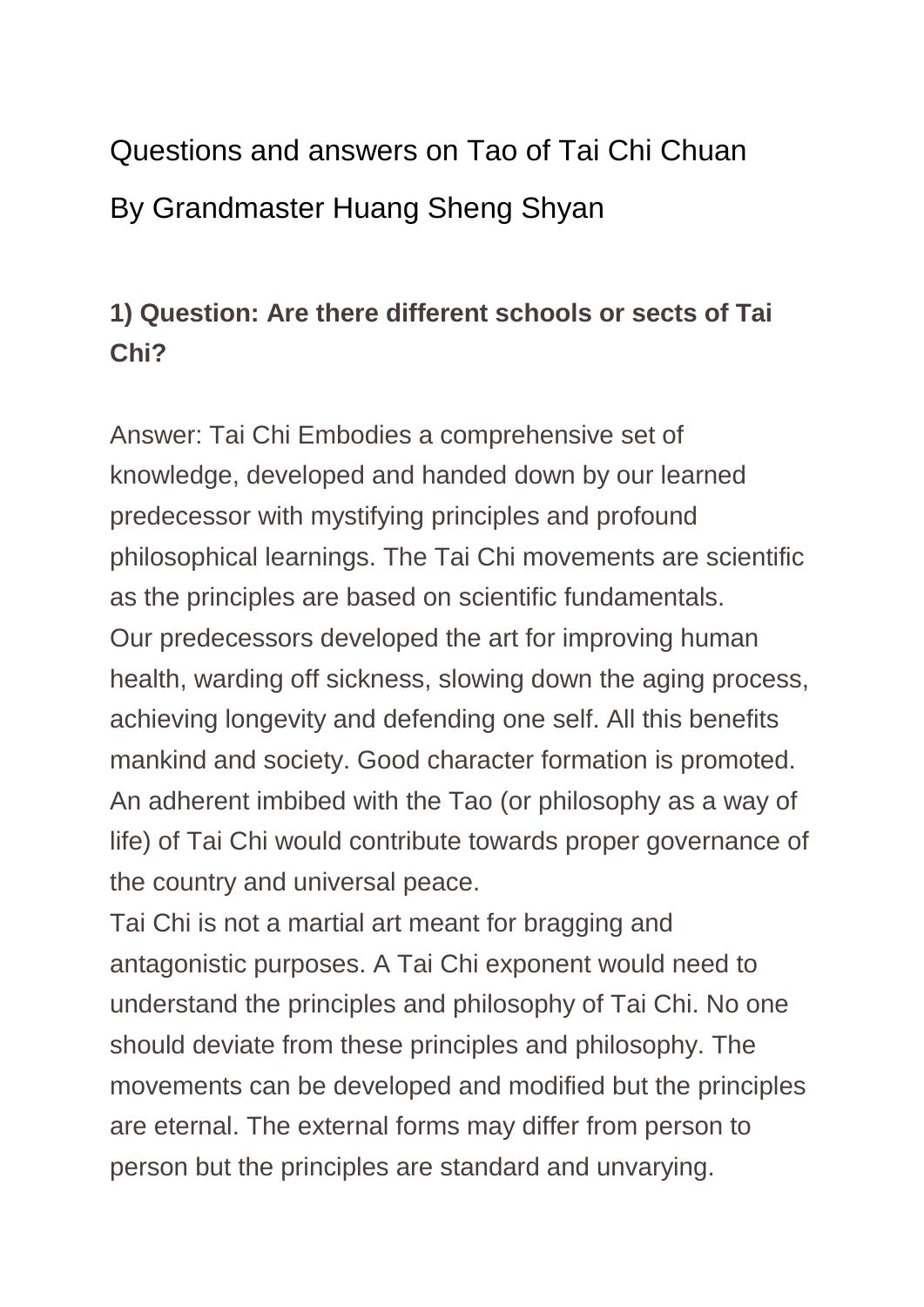Because of this, there is no basis for differentiation by schools. Instead, a spirit of a single family should prevail. Common interest of art should take precedence over personal interest. An open attitude should emerge, bearing in mind the spirit of the founder and the predecessors to propagate the philosophy of Tai Chi throughout the world so as to improve the health of mankind.

## **2) Question: How should we practice Tai Chi in order to reach accuracy?**

The gap between accurate and non-accurate achievement is wide.

Remember the words of the old master, Wang Tsung Yueh that the body must be naturally and vertically balanced bearing in mind the principles of being relaxed, rounded and awareness of the various parts of the body.

During practice of the set movements, one must be careful, conscious or alert, observant, and must feel where one is moving. Otherwise there is form without substance and deception to people. To achieve accuracy, the principles of Tai Chi must be followed in addition to correct methods of practicing.

A good master is necessary coupled with one's own constant research. The art must be learnt progressively having to be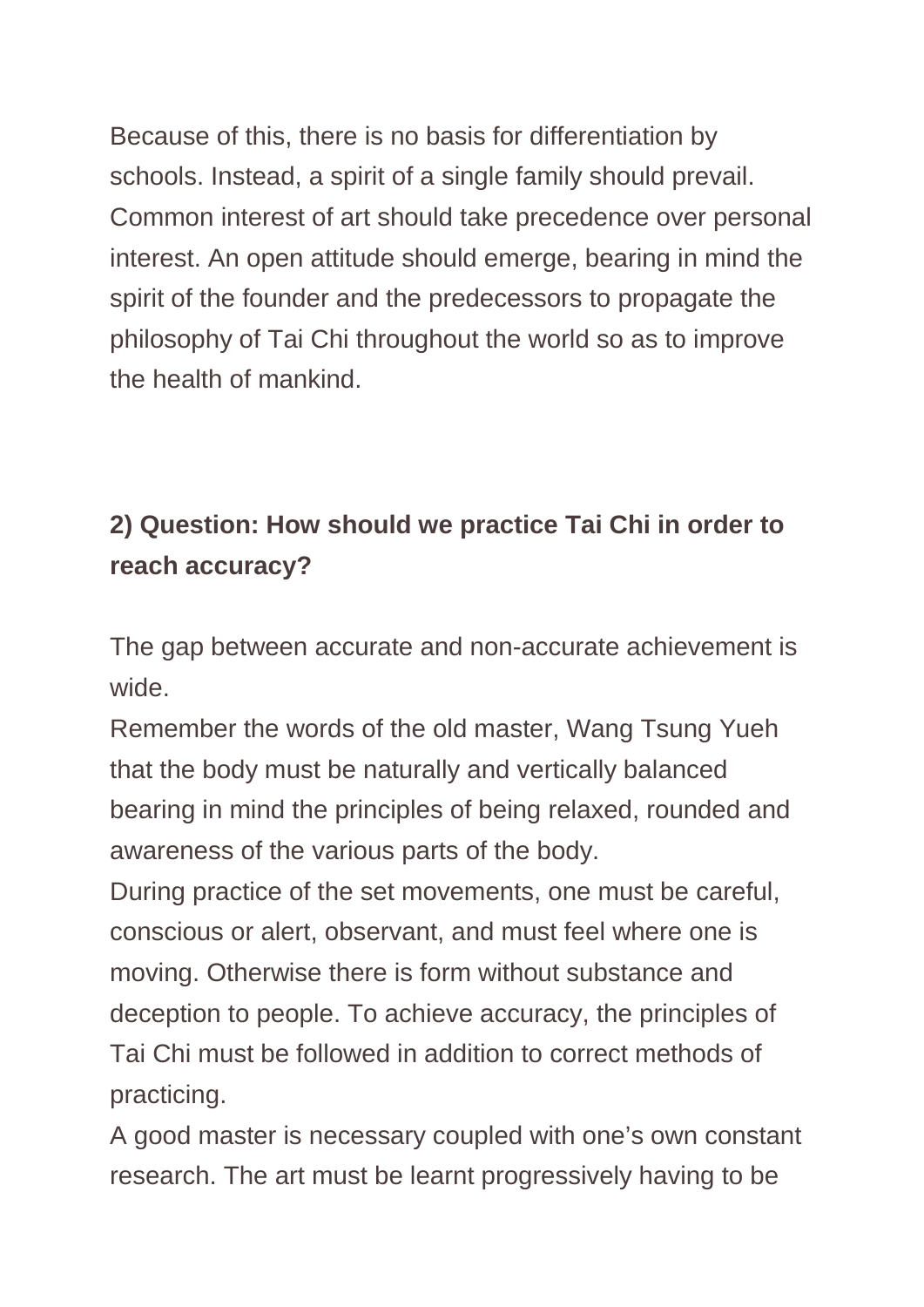on firm ground first before advancing to the next step. Personal requirements are also important. One must be determined, confident, persevering and motivated.

A secure means of livelihood and having normal environment coupled with single-mindedness, constant learning and practice and clear understanding of the principles thoroughly all this will lead to achievement of accuracy.

This is in contrast to those who want to learn fast, who concern themselves with the external forms and who learn and practice sporadically. Those hope to learn first and be corrected later not realizing that it is worse than having a new person learning from scratch.

Others take the principles of Tai Chi lightly or superficially and liken the art to a common exercise, drill or dance. All this has form but no substance.

One's body must be likened to a perfect machine where a wrong spare part will affect the operation of the machine. The founder of Tai Chi has said, "Achieving the Tao is important, acquiring skill in the art is secondary; not learning my Tao, he is not my student." Therefore also important would be honesty and righteousness or a good moral character.

## **3) Question: There are different forms of Tai Chi. Are the principles different?**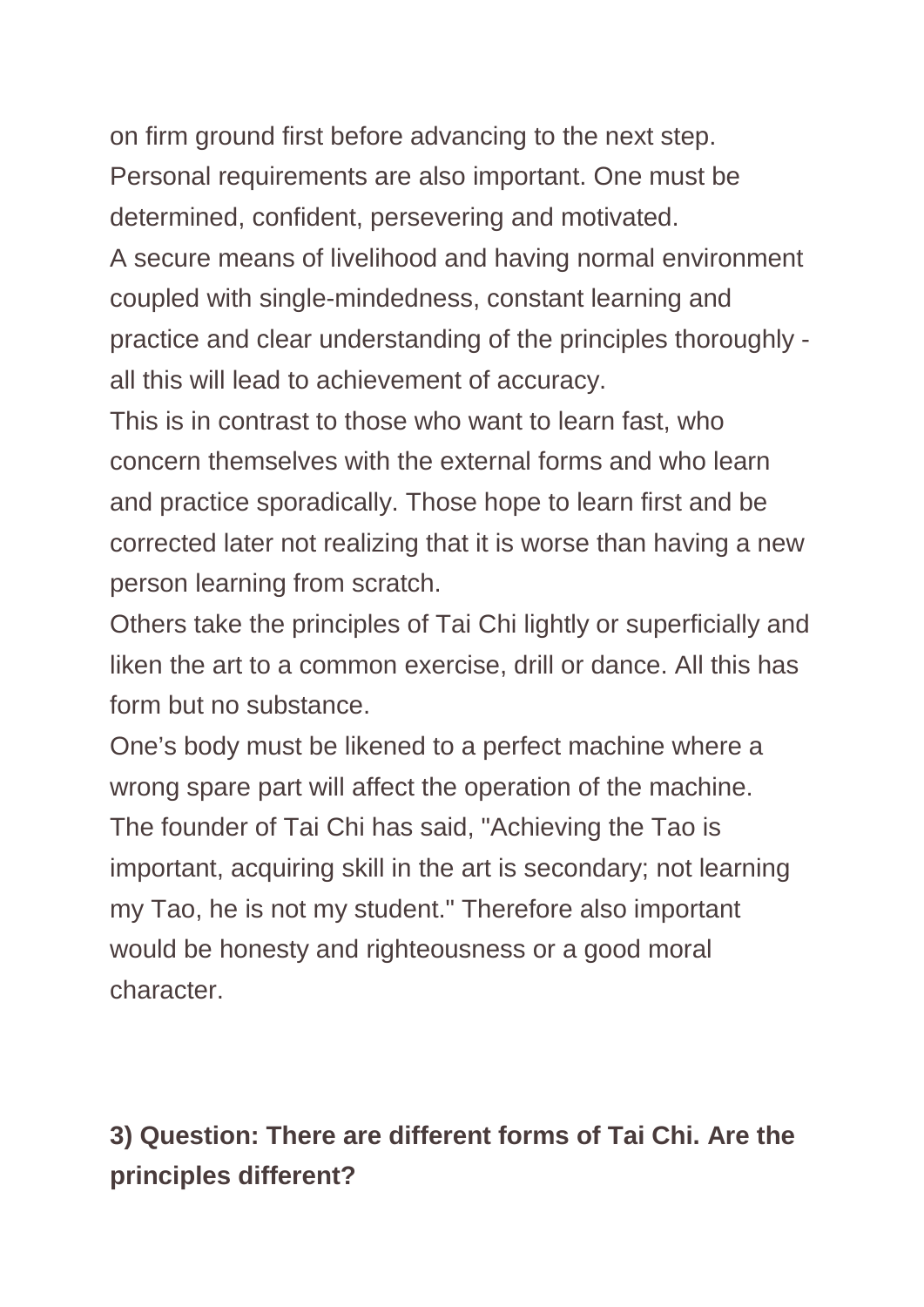The founder created the art. But through the years, the forms of Tai Chi have differed: some have 24 basic movements while others have 37; some have 64 set movements and some have 72 while others have 108 movements or even 124. There are long sets and short sets.

Movements have been large and expansive and have been small and compact. Some emphasized high postures others opt for low ones. Somme practice slowly others practice at a faster pace.

All this divergence is written by men.

What is important is that the principles remain the same. Different masters with different temperament have been following the basic principles through the ages. They have engaged in continuous research and training. They have reviewed and improved the art until the ultimate objective is achieved where form becomes formless, limbs are no more important, brute force becomes non-existent and stiffness has given way to being fully relaxed.

Character formation has advanced to the sage of "non-self" and of non-resistance so that the whole body is used and hands are no more used as hands. Youthfulness and longevity are attained.

It is not easy to master correct forms as the chi and the principles of the art are internally harmonized.

Harmonization is also to be achieved between the upper, middle, and lower parts and between the left and right of the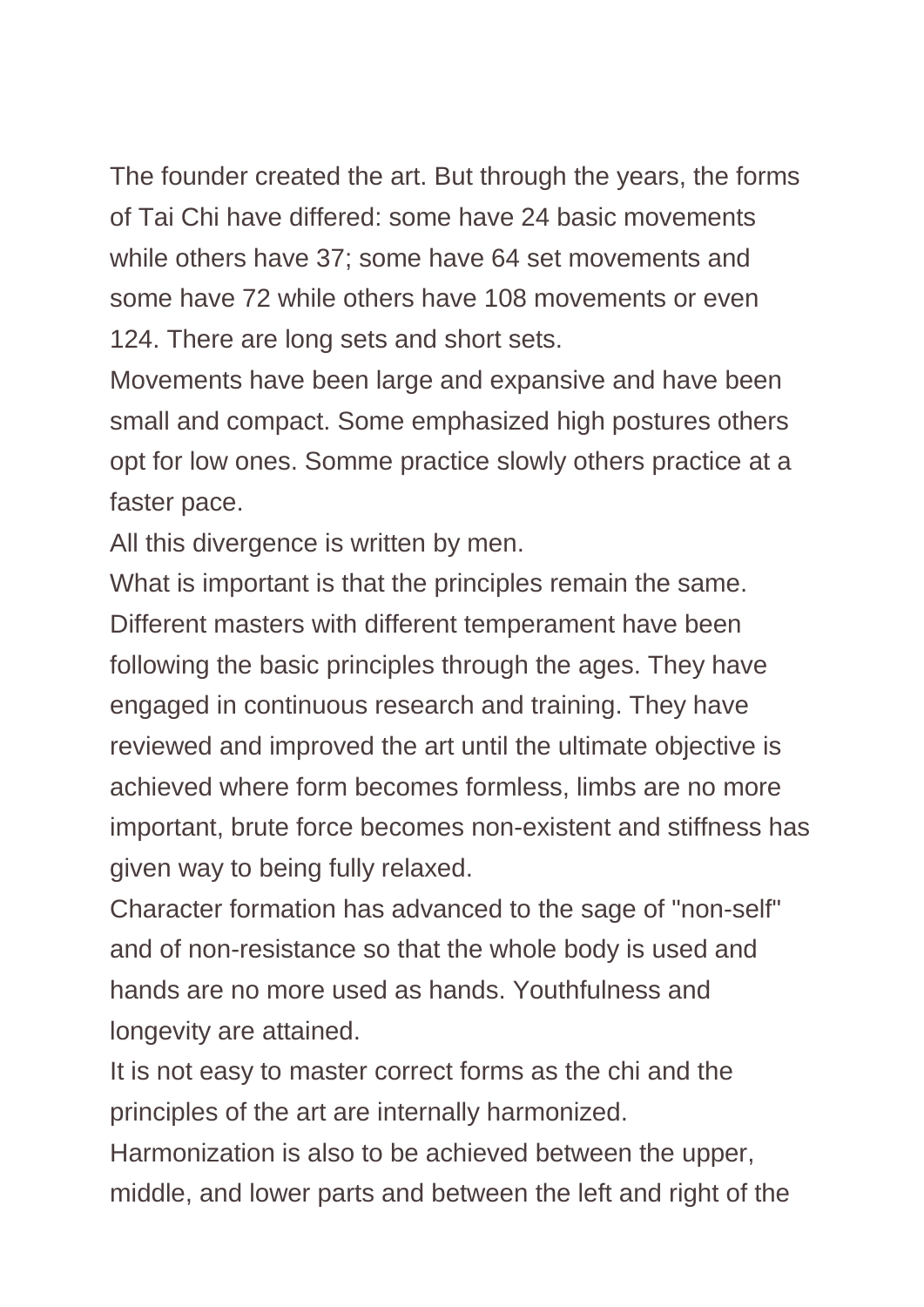body.

Even though difficult it is relatively easier to master correct forms compared to acquiring skill in the art. This is so as in training or practicing there are a number of normally undetectable parts of the body that are difficult to keep under control from the aspects of speed, timing, rhythm, and balance.

Because of this, skill in the art is difficult to acquire.

But then as the founder says, "Understanding one portion of the art would mean being enlightened on all portions or parts. Then all schools and sects become one."

## **4) Question: Is it better to practice Tai Chi more frequently or less frequently?**

There are no extremes in Tai Chi.

The essence is in the training method. If the method is not correct, it is no different from ordinary drills with a lot of time spent but relatively little achievement.

So it is not a question of practicing more or less frequently but practicing correctly.

That is, the central equilibrium must be vertically maintained. Every movement must be disciplined such that the posture is vertically balanced. The principles remain unchanged: There is straightness in a curve and vice versa.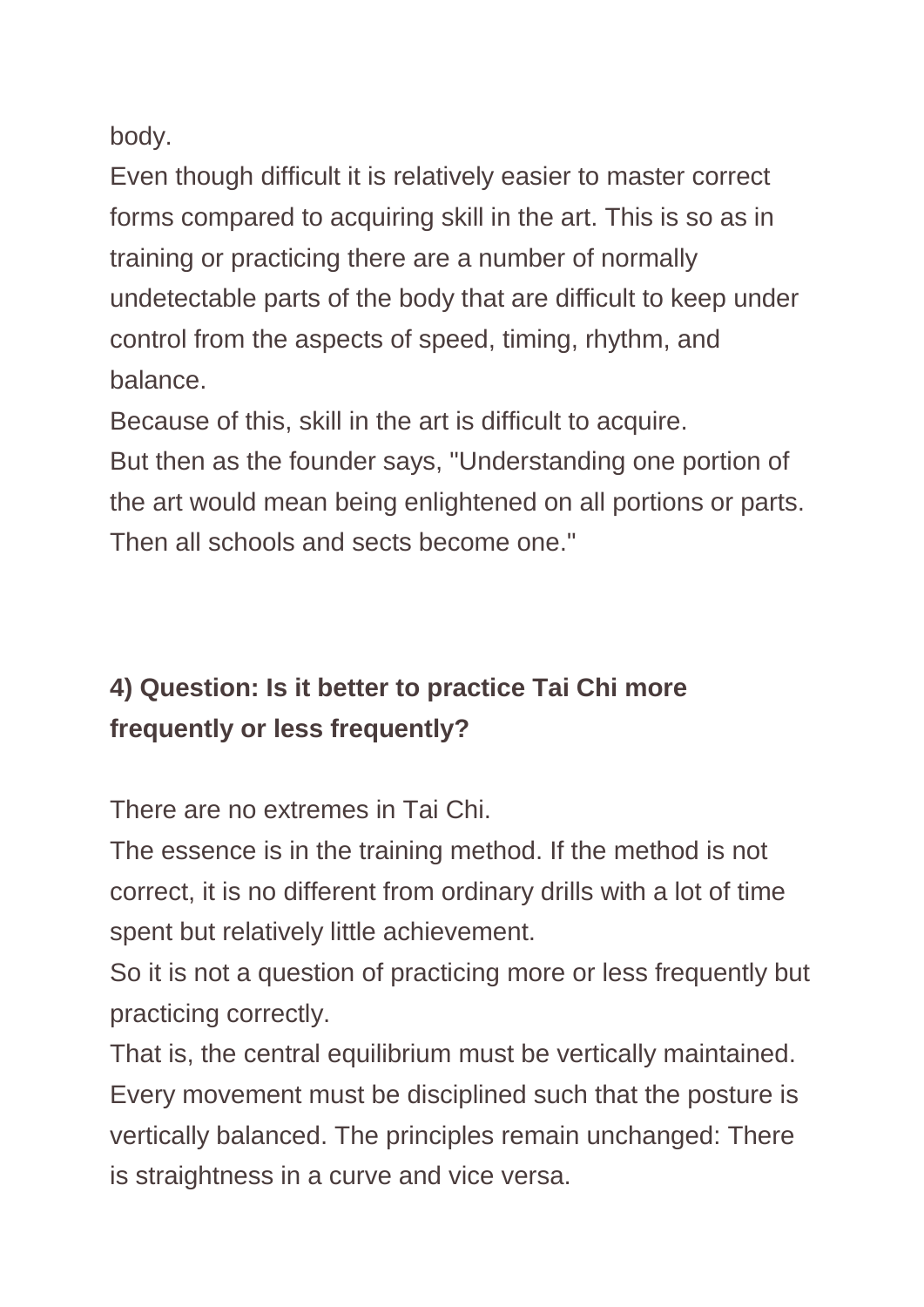There must be constant learning and practice, understanding the principles and the less obvious points. Mastery of this will produce skill naturally.

There is no question, therefore, of practicing too much or too little but rather of practicing correctly.

## **5) Question: Is it correct to practice the art fast or to practice it slow?**

The earth rotates at a constant and specific rate. Similarly, Tai Chi should not be practiced too slow or too fast but should be practiced comfortably.

The human body must be moved naturally otherwise there would be weakness. If the practice is too fast, breathing is affected resulting in uneven respiration, breathlessness and the heart pulsating too fast.

If the practice is too slow, the limbs and the joints become stiff. Chi is blocked and is locally stagnant: intent or consciousness is employed but the Chi is not flowing. Internal force and chi must be synchronized.

Internally, there is the harmony of the libido, energy, chi, and spirit while externally, the mind, consciousness (or intent) and body are also harmonized and in turn both the internal and external harmonies are synchronized.

Muscles must be relaxed and all parts of the body are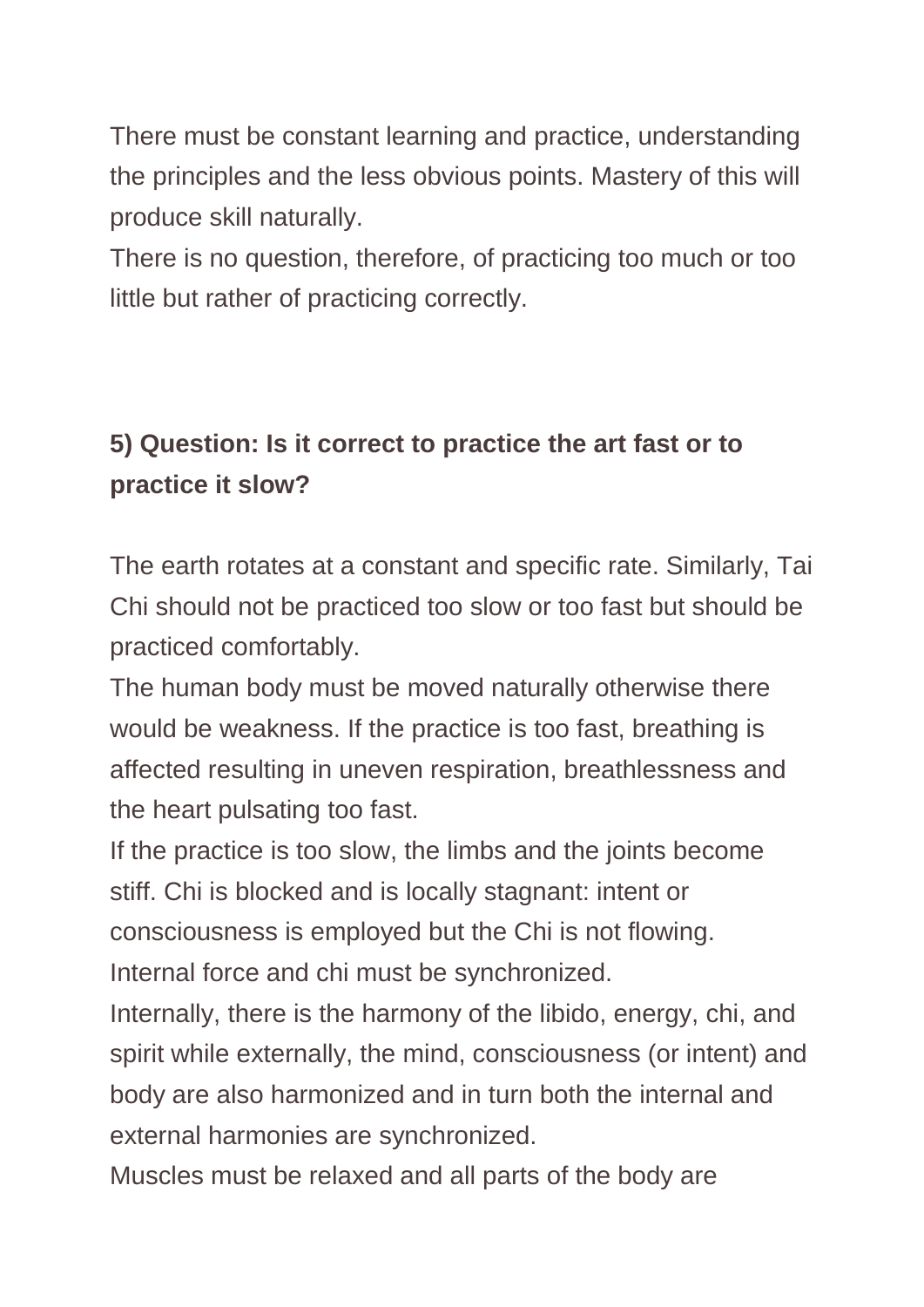naturally without tension.

It is not possible therefore to say practicing fast is correct or practicing slow is correct as this has to be based on the standard or level of achievement of the student.

One must practice until the whole body is relaxed and comfortably balanced. Once there is internal and external synchronization, then the question of slow and fast in practice is unimportant.

At this stage, one gets the feelings that the upper portion of the body is like the drifting of clouds and the lower portion is like the flowing of water.

Consciousness is continuous and is harmonized with movement. All parts of the body are natural and are unified. There is then no question of being fast or slow.

## **6) Question: Is it correct to have either high or low postures in the set movements of Tai Chi?**

The art of Tai Chi does not distinguish high and low postures, but is rather based on the idea of four "balances" or equilibriums:

1) balance in the magnitude of the posture or movement such as both sides of the body must have "balanced" amount of spatial displacement when moving;

2) accuracy or precision achieved simultaneously by all parts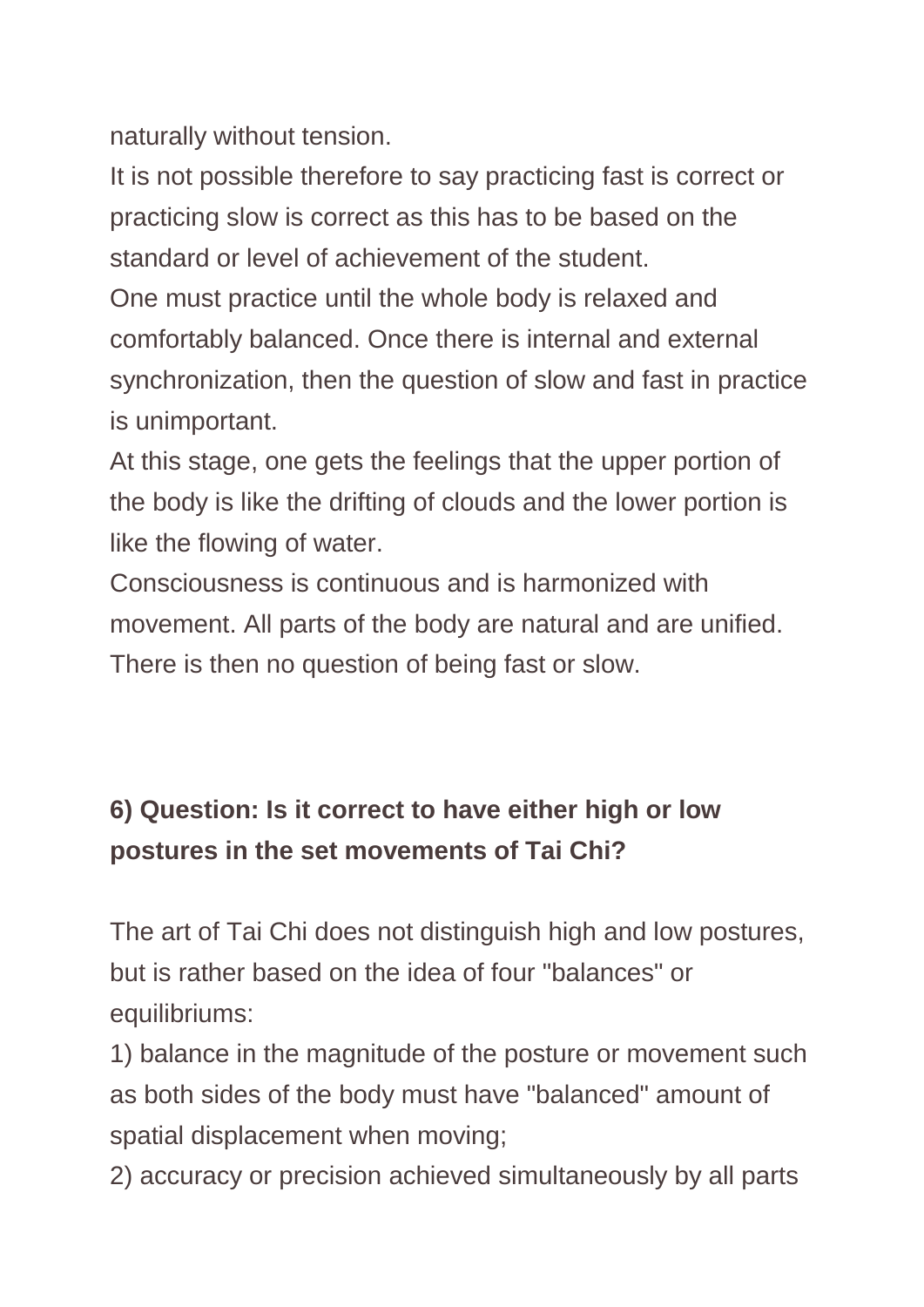of the body;

3) bodily balance when moving or turning

4) steadiness particularly when moving.

External and internal balance or harmony must be cultivated where there is no slanting of the central axis of the body. When hind force is invoked, the hind knee being bent will move up or straighten slightly though the height of the body remains unchanged.

This is so as consciousness (or intent) and chi would "close" centrally instead of coming up while the bended knee is used to adjust accordingly.

Consciousness is used to lead the muscles in relaxing. Joints, muscles and ligaments must then be loosened, relaxed, and "thrown" open but still linked. The body is then erect and comfortable.

Consciousness is also used to "move" Tai Chi principles to all parts of the body. Having achieved "four balances and eight steadiness," the question of high and low postures is then answered individually.

## **7) Question: How can substantiality and insubstantiality be distinguished between left and right or between top and bottom parts of the body?**

The muscles, the skeleton, and the nerves are parts of the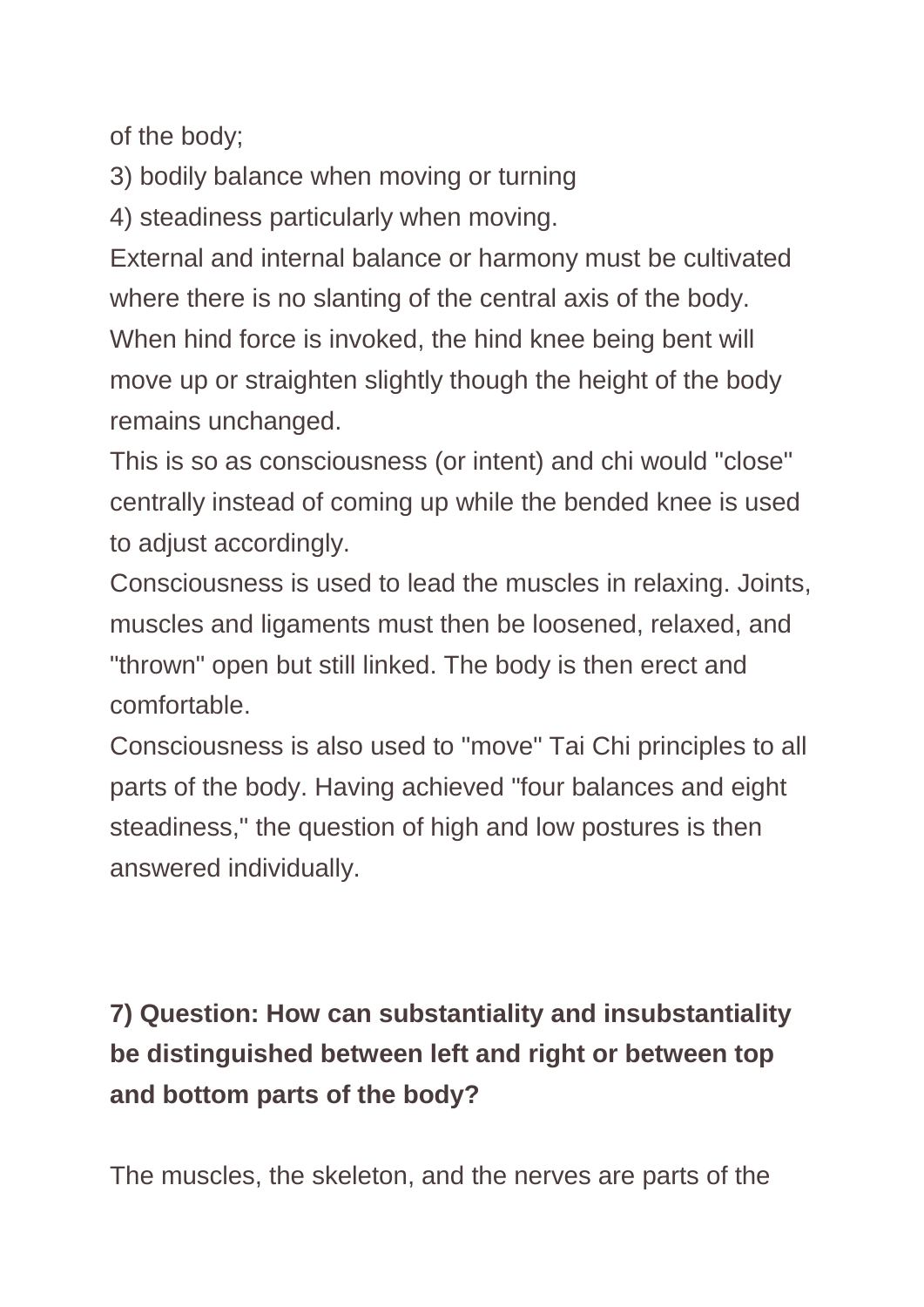body system.

When practicing movements, the use of consciousness to sink and relax the body is most important.

The center of gravity is moved while preserving the uprightness of the central axis of the body. It is important to focus on steadiness, tranquillity, relaxation, and rootedness. The internal movements propel the external movements in a continuous or uninterrupted fashion. Internal force is generated with turning movements.

After a long time, the whole body is in balance. When left and right is distinguished, one is substantial and the other insubstantial along the pattern of "cross alignment."

For example, together with the distinction between top and bottom parts of the body, when the left upper part of the body is substantial, the left lower part is insubstantial and similarly when the right upper part of the body is substantial, the right lower part is insubstantial.

This pattern of cross alignment is used in shifts of the center of gravity from one leg to the other. This is similar to the "cross-roads" of the nervous system.

When moving chi, therefore, one must separate substantial from insubstantial, move the step without moving the body or moving the body and not the hand.

If in moving a step, the body also moves, then it is not separating substantial from insubstantial.

If in moving the body, the hand also moves, then the shoulder and the hands are not relaxed.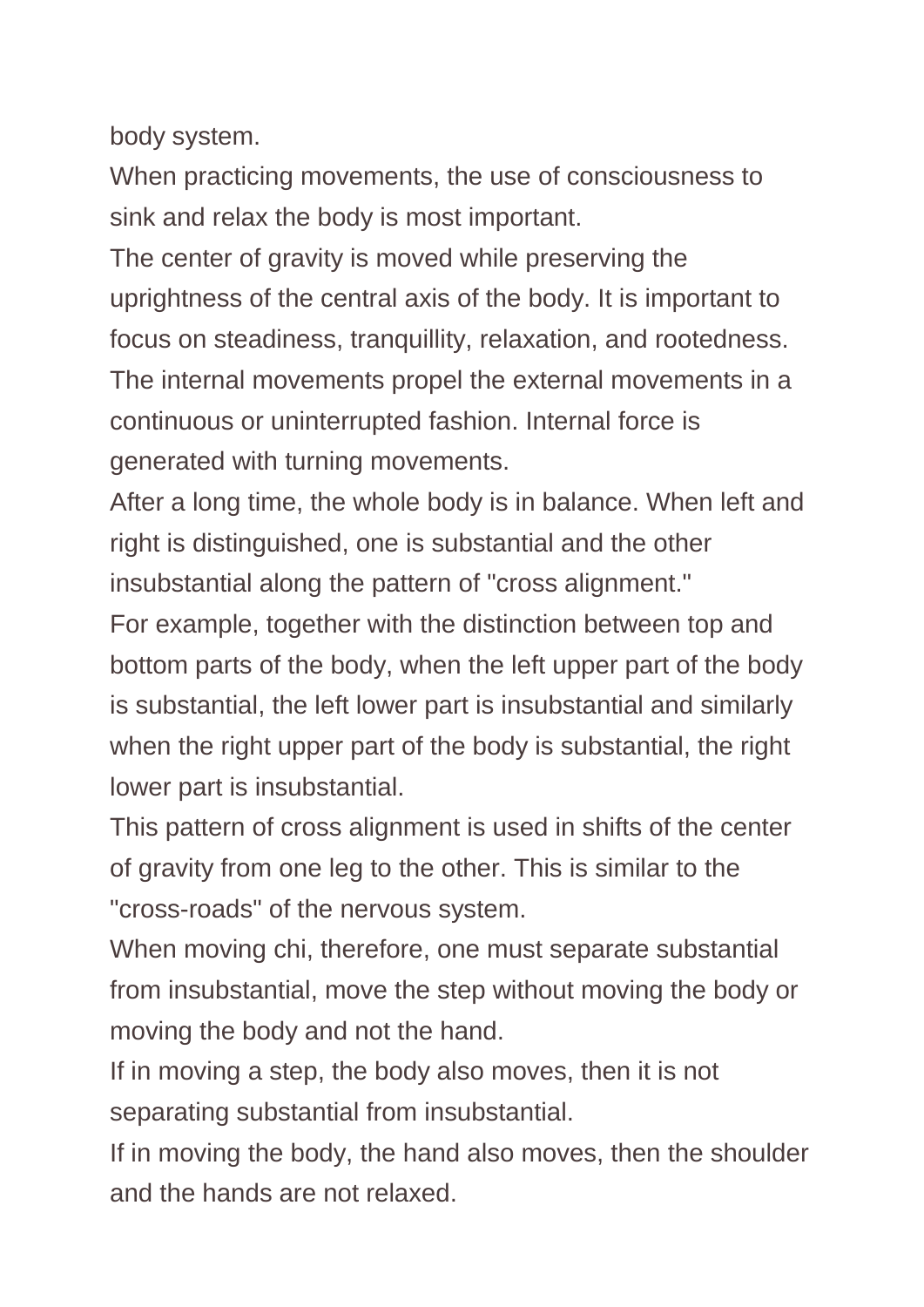It is important to follow the principles of using consciousness to propel movement. The top and bottom, left and right portions of the body must be coordinated.

A rounded grinding stone may move but the center is not moving.

All the parts of the body become one system characterized by lightness and agility, roundness and smoothness, even respiration, alternate opening and closing like that of the sea where with movement from one part of the sea, all parts are also moved.

The movements are guided by consciousness and are properly regulated like the regular movements of the waves in the sea.

## **8) Question: How should the movement be practiced in order they can be usefully applied?**

Answer: Take the five loosening (or relaxing) exercises as an illustration.

These exercises are based on Tai Chi principles. During practice there must be full concentration since any distraction will nullify any effects.

Bear in mind the 3 points of non-mobility: the head which must be locked onto the body, the hands which must not move of its own volition and the soles of the feet which must be still and rooted to the ground.

Consciousness (or intent) will lead the chi along. Steps are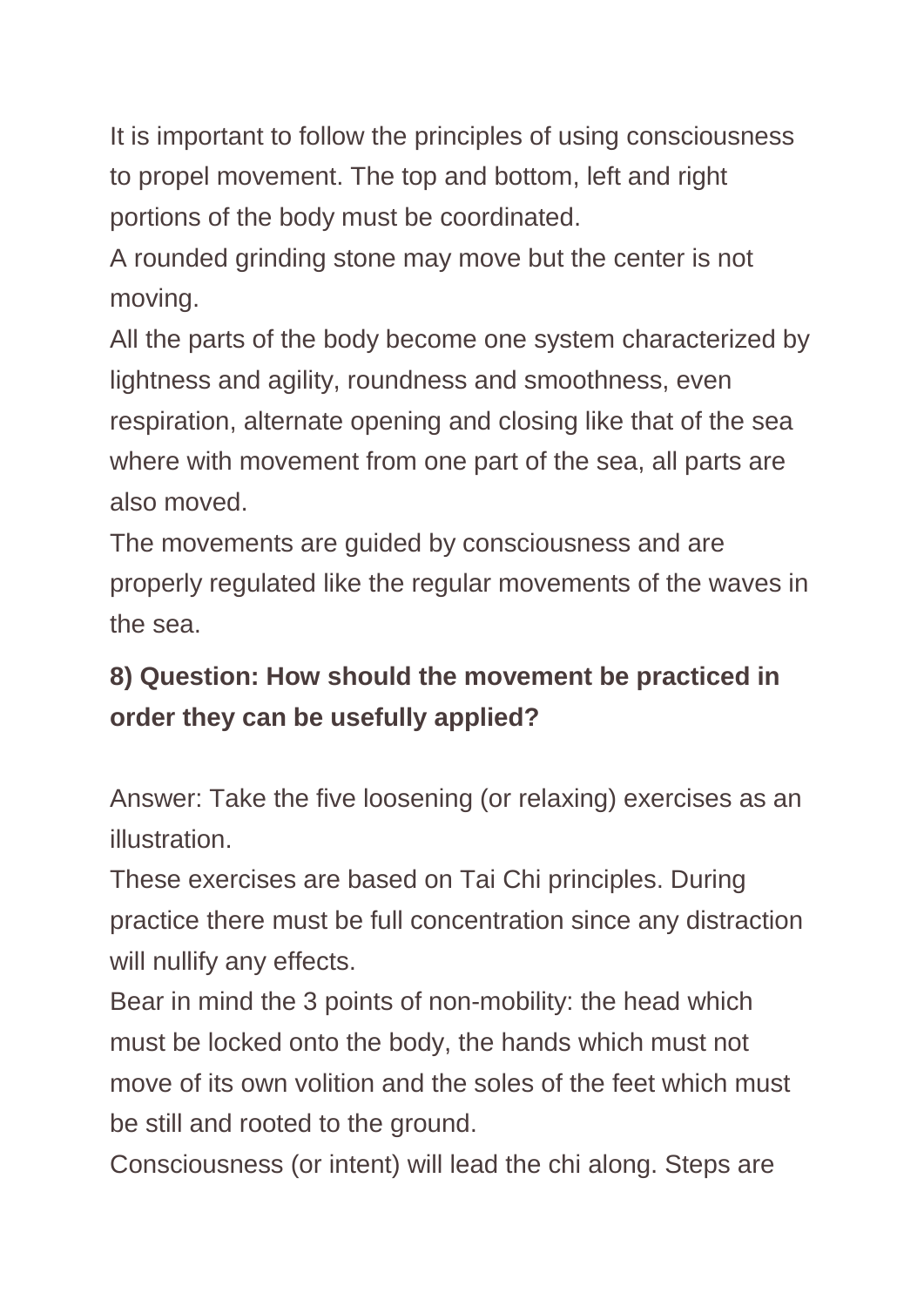made without affecting or moving the body.

Turning movements start from the waist and hips with hands propelled from the waist and hips in accordance with the principle that all movements originate from the waist. Principles must be understood and no movements are separated from the principles.

Once you make it internally you are also "through" externally. Once you are fully relaxed, you can change according to circumstances and can therefore, neutralize an oncoming force.

You would have reached that position of "non-self" where the whole body is the weapon and hands are no more used as hands.

If you are not able to usefully apply your movements then you still have not understood the basics of the five relaxing exercises.

If you have not mastered the essentials, then there is no point of talking about application of the movements.

#### **9) Question: What is the rationale for relaxing the abdomen and withdrawing the coccyx (or tailbone)?**

Chi is stored in the Tan Tien as a result of using consciousness to sink the chi to this point. From here chi should circulate to the whole body. If chi just remained in the Tan Tien, then the abdomen will have the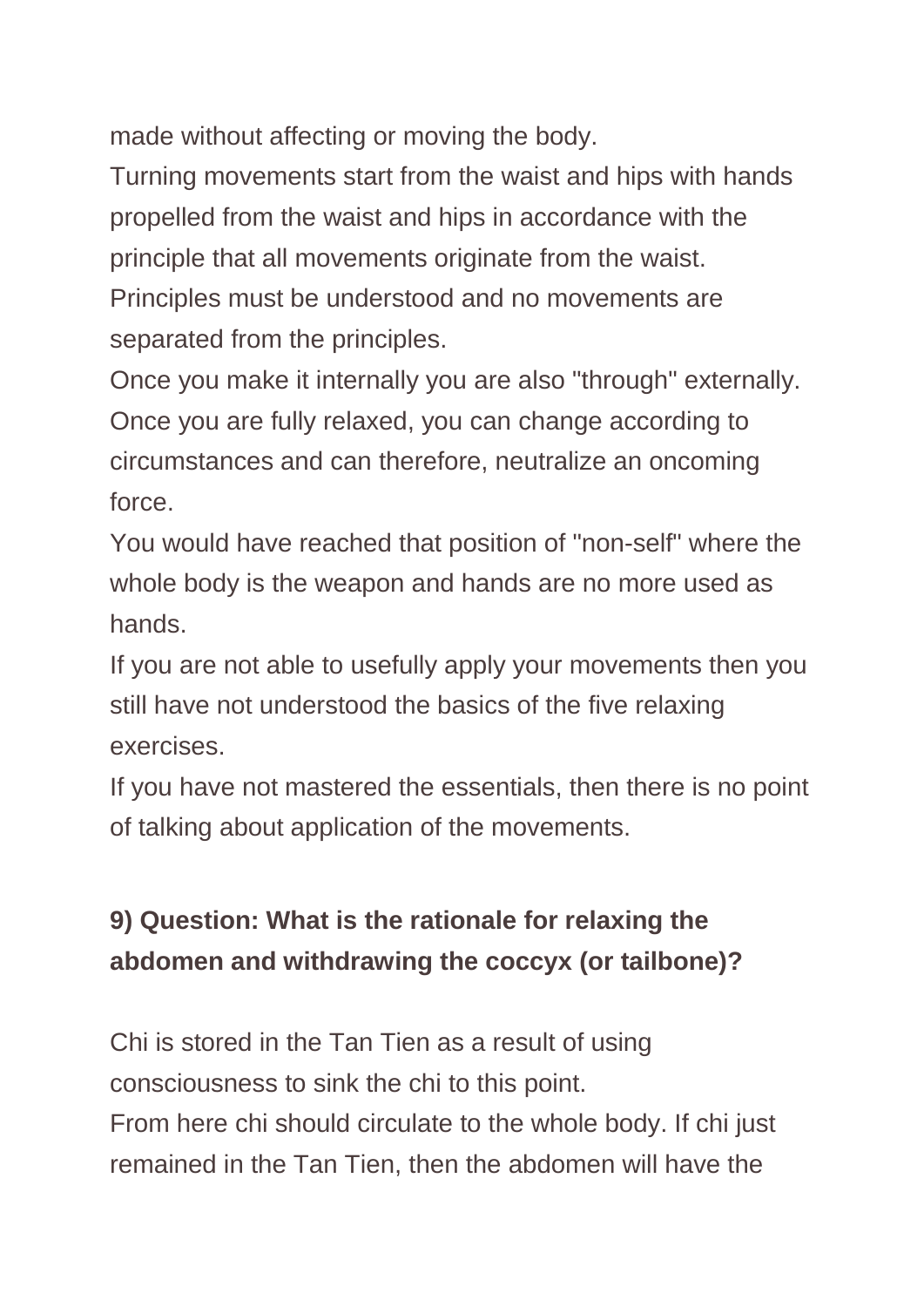sensation of being stuffed. Only when chi circulates throughout the body will the abdomen be relaxed and pliable. After a time, the abdomen will acquire some "bouncy" or "springy" effect and chi would have been circulating to the whole body. Chi can be occluded or absorbed into the backbone.

The Song of Thirteen Postures says, "If the abdomen is thoroughly relaxed, then the chi will rise." So do not just store the chi in the abdomen otherwise it will simply bloat.

Having the coccyx withdrawn means there is no protrusion of the buttocks while making sure at the same time that the hip joints are not "sliding" forward.

This must be combined with relaxing the abdomen and both requirements must be met at the same time. Otherwise, there is no rootedness while the waist is stiff resulting in vertical imbalance or disequilibrium.

It is important to maintain the uprightness of the central axis of the body in order to achieve central equilibrium.

A test can be made as follows to see whether all this has been done correctly all along: use one thumb to press the abdomen and release the thumb suddenly. There should be a bouncing or springy effect of the abdomen. At the same time, the seat of the buttocks behind should be very soft to the touch.

#### **10) Question: What is the true spirit of T'ai Chi?**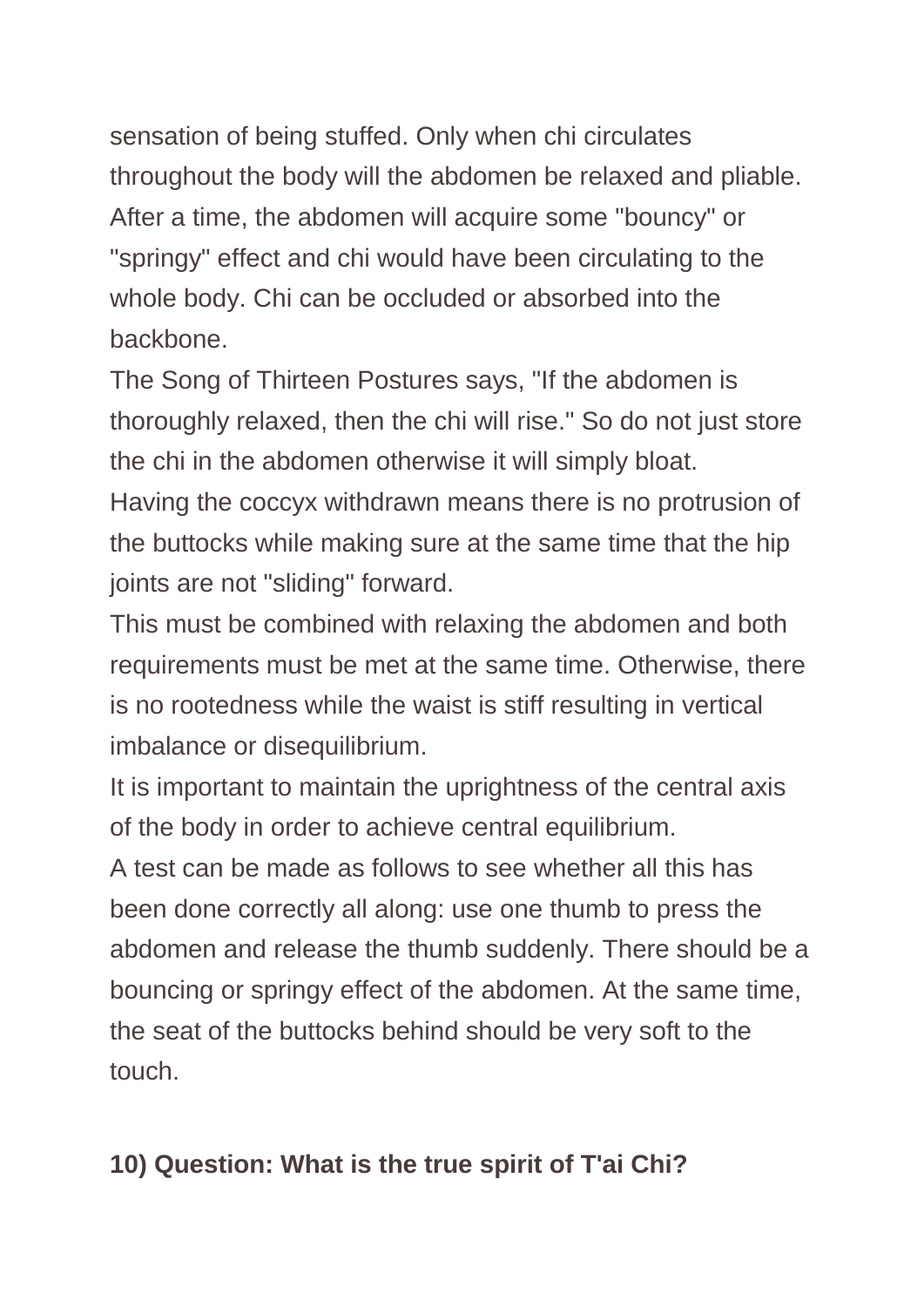Good and famous masters of T'ai Chi teach the same stuff but students will learn differently.

This is because students differ in their natural endowment and physical make-up.

The real acquisition of the art is not in just mastering the external forms but also in mastering the principles and philosophy.

The learner must also be a man (or woman) of reason having learnt, practised and understood the art successfully, he (or she) applies those principles and philosophy to daily life. He (or she) is wholeheartedly devoted to T'ai Chi. He (or she) shares the founders spirit of striving for humankind to me physically and mentally healthy.

This would be the true T'ai Chi spirit.

## **11) Question: How many times must we practice the set movements everyday**?

The important principle is moderation. The practicing technique must be correct in the first place.

Some people say you must practice the whole set of movements ten times a day with one set lasting about 25 minutes.

This only focuses on quantity and is wasting Chi and energy. It is contrary to the basic principles of Tai Chi succeeding in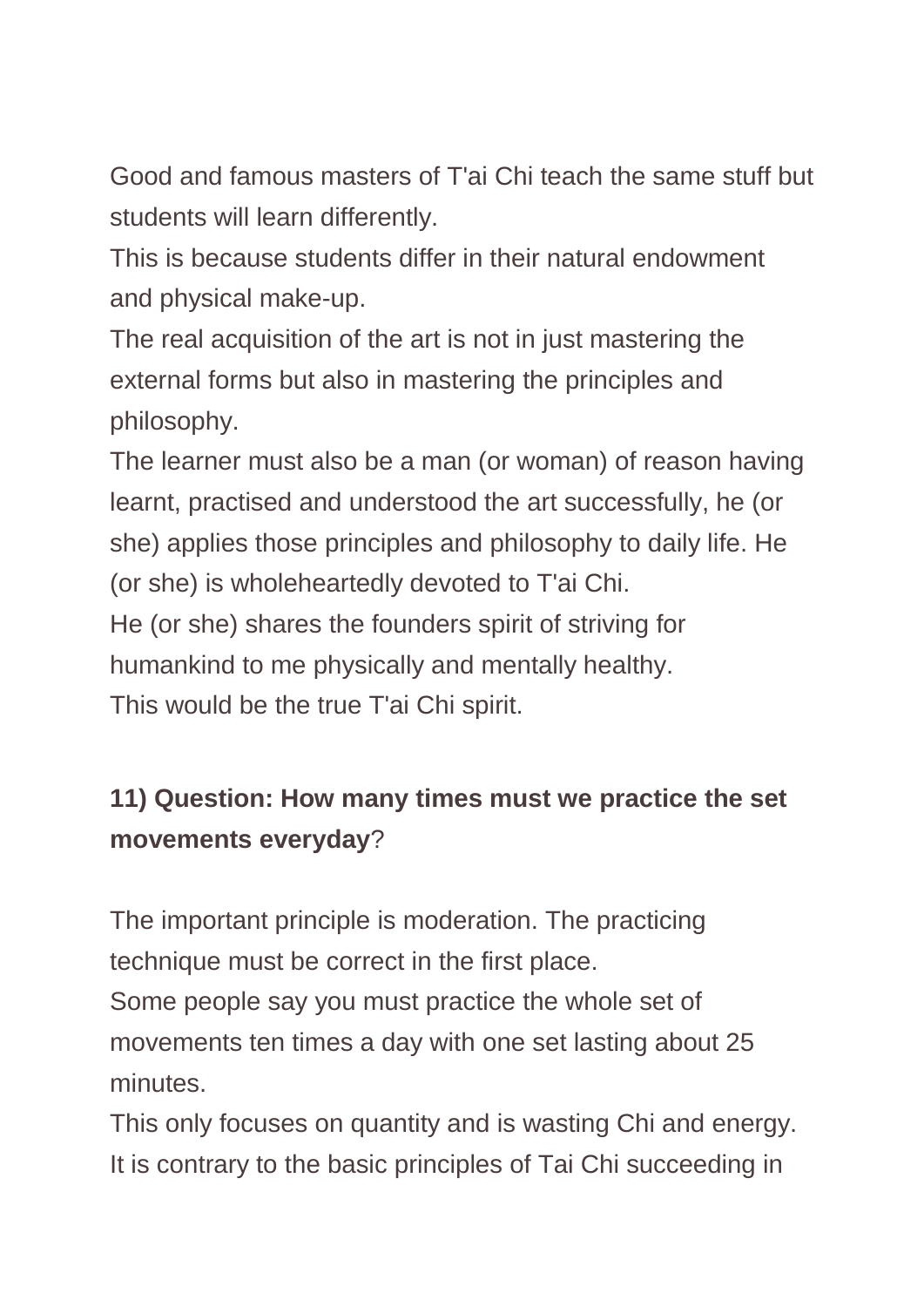only making you sweat and reducing weight.

It is not beneficial to the development of the internal force, internal organs or generally the body internally.

Grandmaster Cheng Man Ching has said, " I practice the mobilization of the internal force and chi using the 37 basic movements every day. One set of movement lasts only 7 minutes." Practicing too much or too little is subject to whether it is practiced correctly or not.

Utilizing my experience and following my practicing technique, students are encouraged to practice every morning and evening using about 5 minutes to practice a particular movement or posture (dividing each of them into 2 parts) over and over again.

Those students who do so are likely to succeed.

## **12) Question: Some students have been learning and practicing Tai Chi for several years and are yet unstable. Why is this so?**

A lot of students are using wrong learning and practicing technique.

Students must start with understanding the Tao or philosophy, then the principles, then using the correct method and finally putting in the effort.

He must understand the relationship of man and his surroundings or the universe and use the method of chi to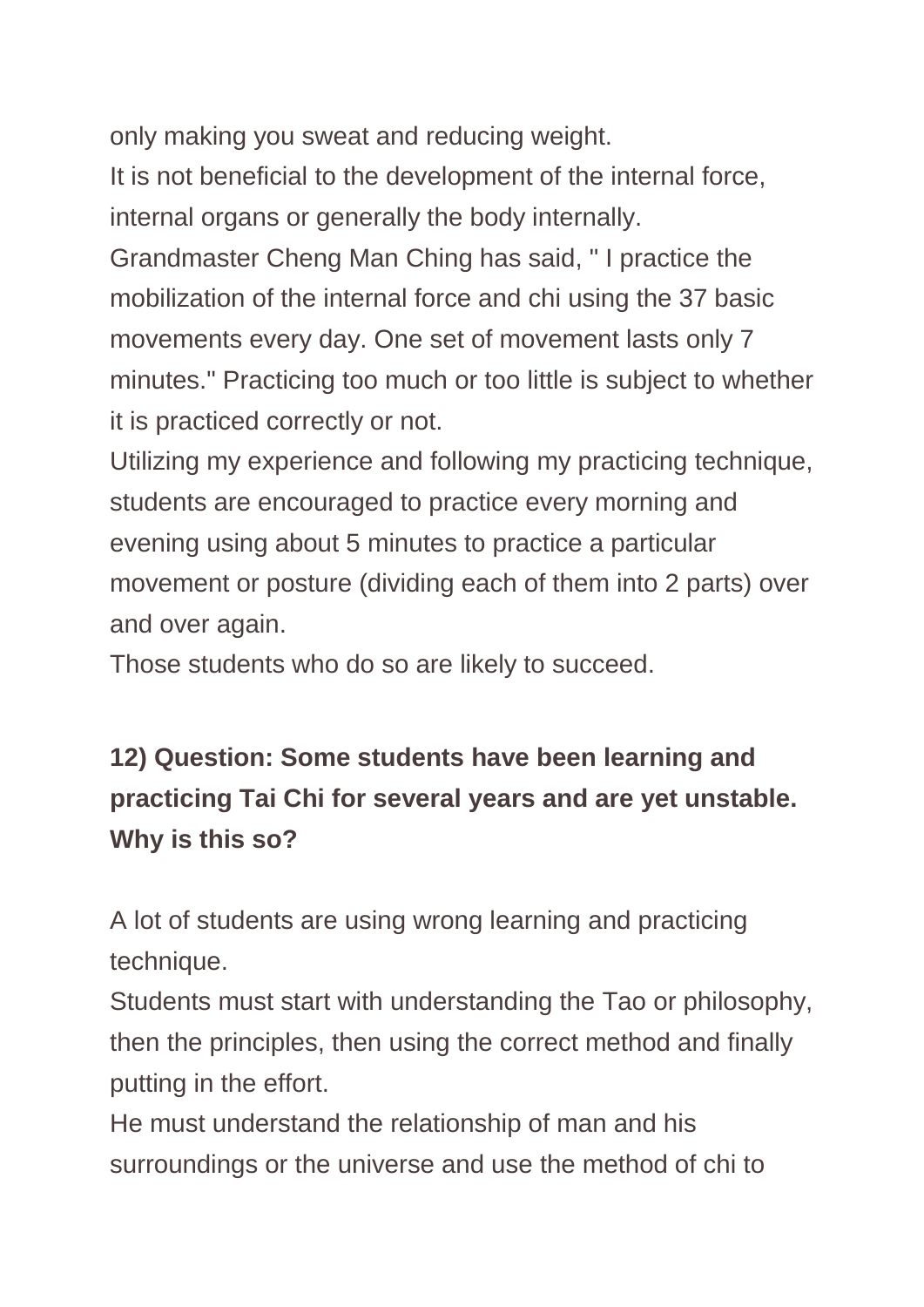practice.

He must be humble and persistent in his practice.

Slowly, rootedness will result and the method of practicing be understood. Understand the principles and be aware of the less obvious and unnoticeable aspects in slowing acquiring skill.

Being rooted and having internal force can never be observed externally. They can be accomplished through correct method.

In practicing the movement and developing the internal force, the joints of the body must be loosened and yet linked. The whole body is relaxed and is not easily pushed over by an opponent. Substantiality is distinguished from insubstantiality. Aim to be flexible and pliable like a snake whose tail will come in to help if you attack the head, or vice versa or whose tail and head will assist when the center is attacked.

Be responsive to consciousness (or intent), then tranquillity and pliability can be achieved.

It is easier to lift off a 200 katies iron rod than to lift up a 100 katies iron chain.

This illustrates the principles of thoroughly relaxed joints. Students must also understand the application of yin and yang in the movements and push hand exercises.

Yin and Yang principles are in Tai Chi which encompasses the universe: all movements whether divided according to upper and lower body, right and left, front and back, internal and external must not deviate from the principles of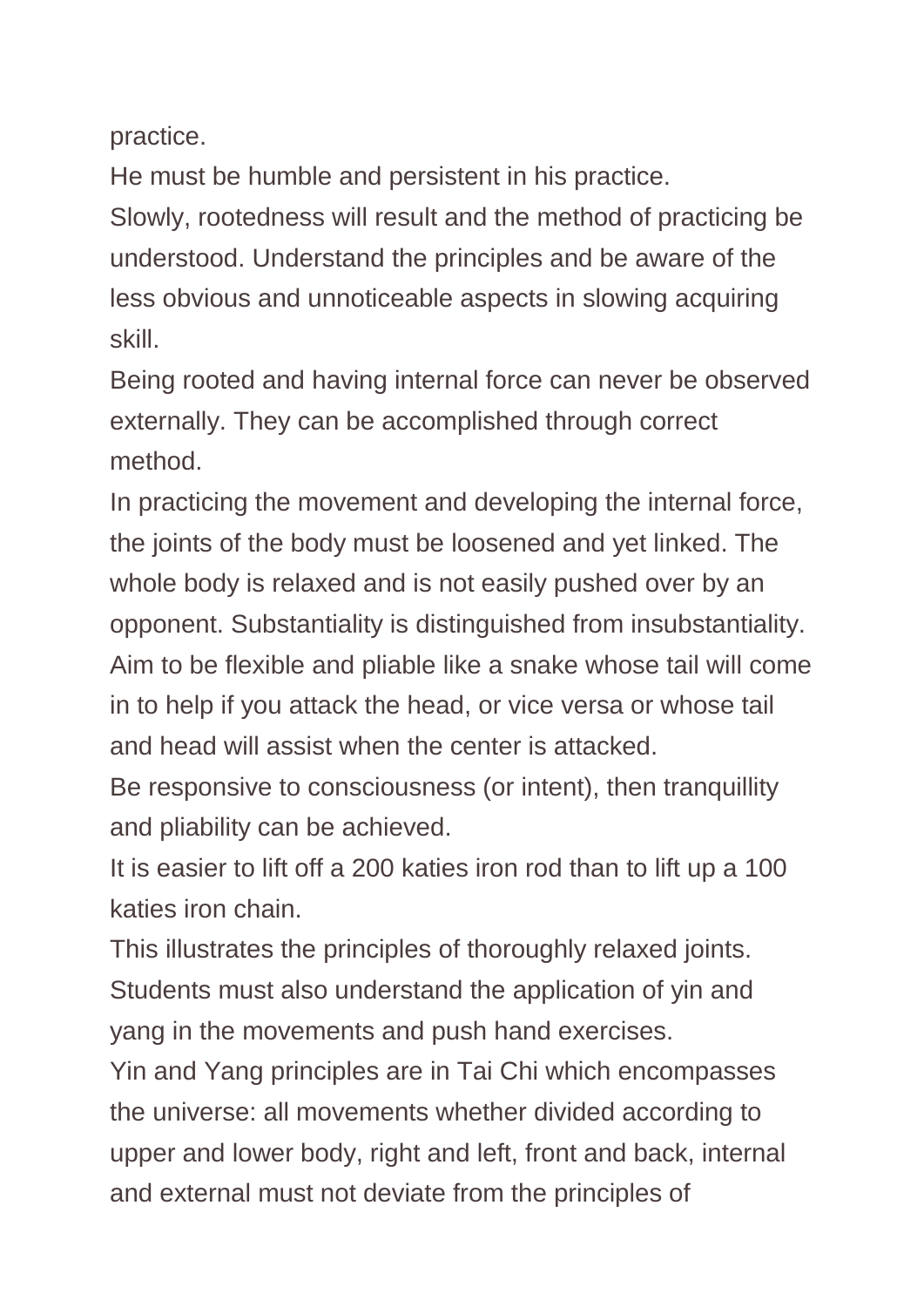substantiality and insubstantiality.

Moving and stillness alternate continuously: Yin does not part from Yang and vice versa. When Yang moves, Yin also moves and vice versa.

This principle must be understood when practicing the set movements. The body and the character is trained together as is the acquisition of the Tao and the art.

Tao is likened to yin while the art or skill is the yang. Yang is evolved from yin and yin's completion.

Being relaxed, stillness and being rooted become yin components.

Neutralization of force forms the basic foundation where no strength is used.

Stillness is like that of the mountain. No change is seen but it is capable of a lot of changes.

The founder has said, "Tao is the basis, art is consequential." One must therefore acquire Tao but learning not to resist, for only then will the body learn to be obedient.

In attacking and defending, one must understand the method, then acquire insubstantiality and quietude.

Only then will the defense be solid. Attacking will also be successful as one is naturally comfortable.

In pushing hands exercise, one must learn to achieve nonresistance and stickiness.

Having achieve stickiness, then one can achieve the ability to neutralize force.